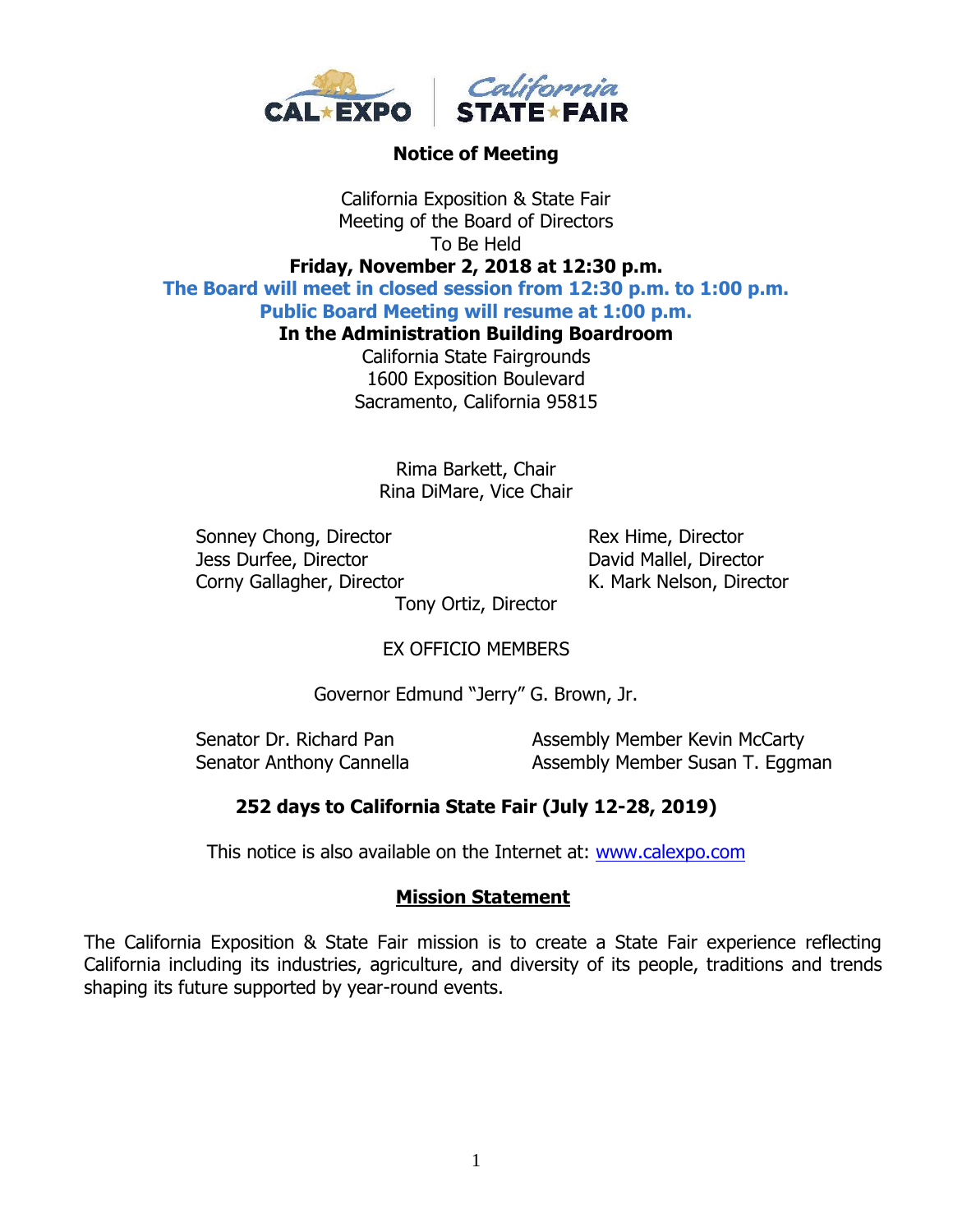#### **Policy Statement**

The Board shall serve as the policy-making body for the California Exposition & State Fair and shall have full responsibility for the year-round management and operation of all facilities of the California Exposition & State Fair.

#### **Public Comment**

Any member of the public wishing to address the Board on any matter listed for consideration on this agenda shall fill out a Speaker's Form and provide it to the Board's Recording Secretary. All speakers will be recognized by the Chair and be allowed a maximum of three minutes to address the Board at the time the agenda item is being considered by the Board. If you wish to address the Board on a matter not listed on the agenda, you have that right. If you wish to exercise that right, please fill out a speaker's form and provide it to the Board's Recording Secretary. You will be allowed a maximum of three minutes to address the Board during the Public Comment item on the agenda.

### **AGENDA**

#### **1. CALL TO ORDER**

All matters noticed on this agenda, in any category, may be considered for action as listed. Any items not so noticed may not be considered. Items listed on this agenda may be considered in any order, at the discretion of the Chair.

#### **2. ROLL CALL**

### **3. PLEDGE OF ALLEGIANCE**

#### **4. CLOSED SESSION**

The Board will convene in closed session as authorized by Government Code Section 11126(e)(2)(B) to confer with legal counsel regarding a matter that presents a significant exposure to litigation against California Exposition & State Fair, based on the facts and circumstances.

- **a.** Pursuant to Government Code section 11126(e)(1), the Board will meet in closed session. The purpose of the closed session is to confer with and receive legal advice from counsel regarding pending litigation to which California Exposition and State Fair is a party. Offray, et al. v. California Exposition and State Fair, et al., Sacramento County Superior Court, Case Number: 34-2016-00200690.
- **b.** Pursuant to Government Code section 11126(e)(1), the Board will meet in closed session. The purpose of the closed session is to confer with and receive legal advice from counsel regarding pending litigation to which California Exposition and State Fair is a party. Wyman v. High Times Productions, Inc., et al., United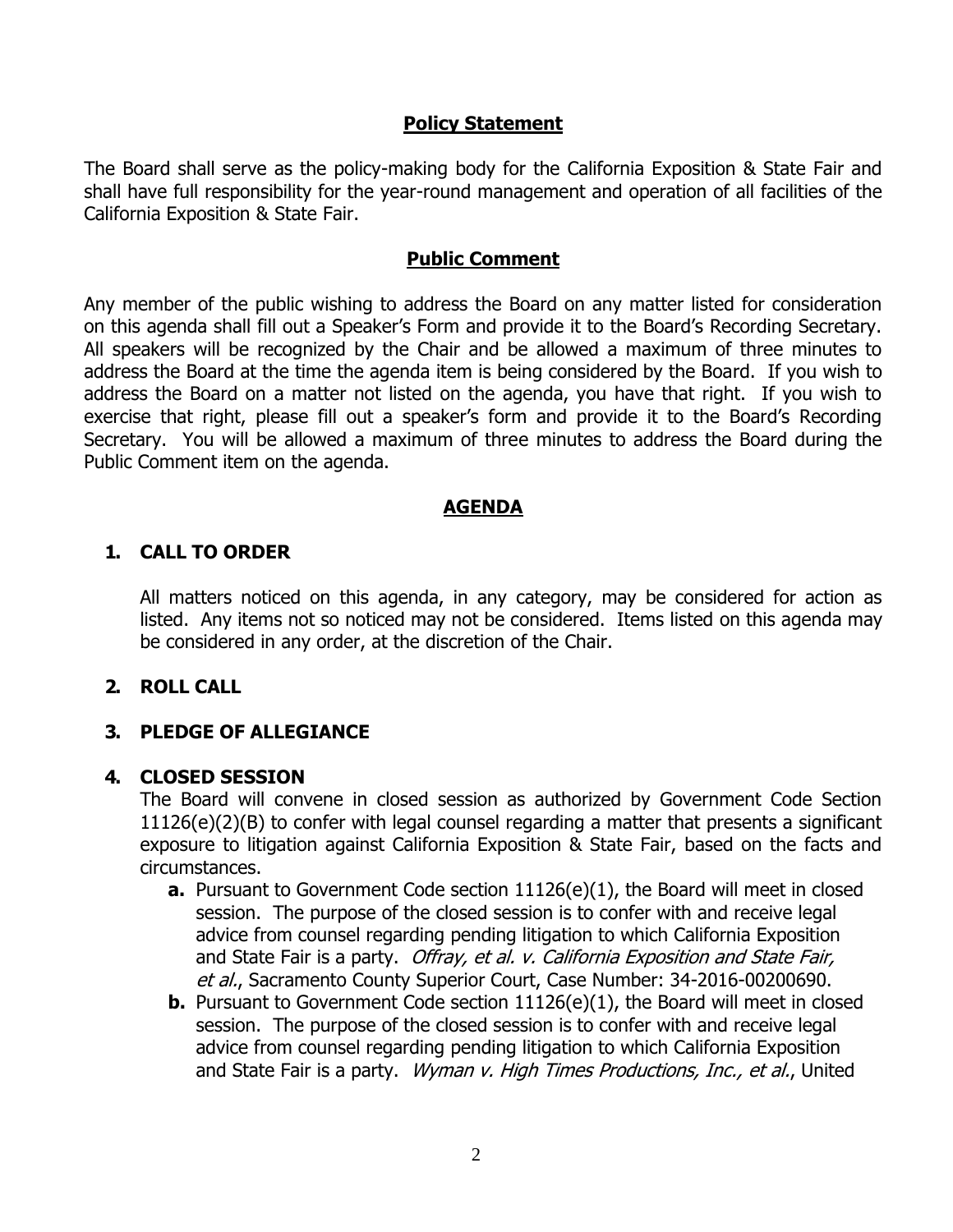States District Court, Eastern District of California, Case Number: 18-CV-02621- TLN-EFB.

## **5. PUBLIC BOARD MEETING**

**a.** Report out of Closed Session if needed.

# **6. INTRODUCTION OF GUEST & STAFF**

# **7. PRESENTATION**

### **8. MINUTES OF MEETINGS**

- **a.** Accept Cultural Advisory Council Meeting Minutes of August 9, 2018, as presented.
- **b.** Accept Agricultural Advisory Council Meeting Minutes of June 12, 2018, as presented.
- **c.** Approve Board Committee Meeting Minutes of September 14, 2018, as presented.
- **d.** Approve Board Meeting Minutes of September 14, 2108, as presented.

# **9. COMMITTEE AND STAFF REPORTS**

### **10. FINANCIAL REPORTS**

- **a.** Service Contracts Requiring Board Notification/Approval
- **b.** Profit & Loss Statement
- **c.** Balance Sheet
- **d.** Aged Receivable Report

# **11. CORRESPONDENCE**

# **12. UNFINISHED BUSINESS**

**a.** Discussion of Current Staffing Levels and Potential Adjustments

# **13. NEW BUSINESS**

**a.** Review and Consideration of Spectra's Request to Depreciate Additional Capital Improvement at the Sports Facility

# **14. MATTERS OF INFORMATION**

- **a.** Public Comment on Matters not on the Agenda
- **b.** CEO Comments
- **c.** Directors Comments/Agenda Items for Future Meetings
- **d.** Next Board Meeting **Friday, December 14, 2018**
- **e.** Other, if any